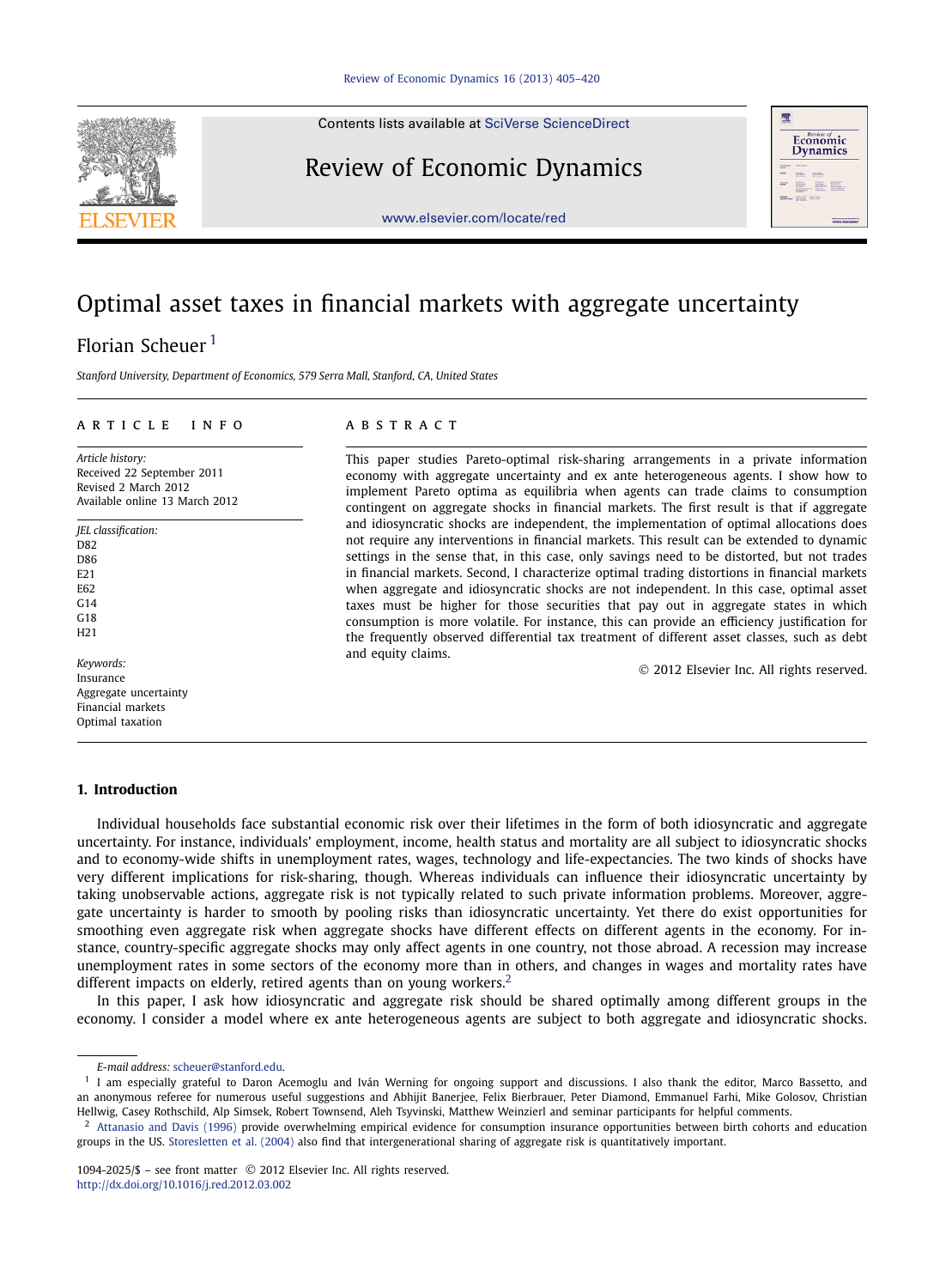Individuals can influence their probability distribution over idiosyncratic shocks by choosing some hidden effort, leading to a standard moral hazard problem. Aggregate shocks, by contrast, are assumed to be exogenous and to affect all agents' outputs and probability distributions over idiosyncratic shocks, but in potentially different ways. If agents' preferences over consumption and effort are separable, any Pareto-optimal risk-sharing arrangement in this private information economy has to be such that the ratios of expected inverse marginal utilities between different agents are independent of aggregate shocks.

I use this efficiency condition to study the role of financial markets in my economy, where agents exchange claims to consumption contingent on aggregate shocks. In practice, agents are able to insure considerable parts of the aggregate risk that they are exposed to by trading such financial assets. For instance, agents can hedge country-specific risk by buying foreign assets, and workers in a given sector can buy shares of companies in other sectors to reduce their overall exposure to the effects of aggregate shocks on their own sector. In general, Pareto-optimal risk-sharing arrangements are inconsistent with agents having free access to such financial markets since trading in financial markets leads to the equalization of ratios of expected marginal utilities across different agents rather than expected inverse marginal utilities.

However, I show that there exists an important benchmark case where this conflict disappears: If aggregate and idiosyncratic shocks are stochastically independent, so that aggregate shocks may affect individual outputs in arbitrary ways, but not the distributions of idiosyncratic risk, then any Pareto optimum in my economy can be implemented without interventions in financial markets. Simple group-specific income transfers that condition on aggregate shocks and individual outputs are sufficient in this case. I also show that this result generalizes to a dynamic setting where agents can save in capital in addition to trading in financial markets. In this case, the result is that only savings need to be distorted in order to implement constrained-efficient allocations, but not trades in financial markets, whenever aggregate and idiosyncratic risk are independent.

The intuition relies on the fact that, in any Pareto optimum, marginal utilities depend on aggregate shocks through two channels. First, as in standard moral hazard models, it is optimal to allocate marginal utilities to agents according to likelihood ratios, which generally vary with aggregate shocks. However, if aggregate and idiosyncratic shocks are independent, aggregate uncertainty leaves the distribution of likelihood ratios unchanged. Second, aggregate shocks affect aggregate output in the economy. Variations in aggregate output, however, shift marginal utilities uniformly across agents at any Pareto optimum. Hence, if aggregate and idiosyncratic shocks are independent, aggregate states are symmetric in terms of the marginal resource costs of providing incentives, and it is optimal to leave marginal rates of substitution between aggregate states undistorted. This in turn is consistent with free trading in financial markets.

Second, I characterize optimal distortions in financial markets when aggregate shocks do affect distributions of idiosyncratic shocks. In this case, taxes on transactions in financial markets are able to implement Pareto optima. In particular, I show that the resulting marginal taxes must be higher for those financial assets that pay out in aggregate states in which likelihood ratios and hence consumption are more risky. With undistorted financial markets, agents would "self-insure" against this risk by buying additional consumption for these aggregate states in financial markets. The optimal distortions are designed to prevent agents from doing so.

In particular, the optimal asset tax schedule derived here can provide an efficiency based justification for a differential tax treatment of different asset classes, a feature shared by many real-world tax systems. For instance, I discuss an example in which equity claims pay out relatively more in aggregate states with more volatile consumption compared to fixed income securities, which pay out in states in which it is optimal to provide more insurance across idiosyncratic shocks. In this case, optimal asset taxes are higher on equity claims compared to debt claims. Indeed, the deductibility of interest on debt payments from the corporate tax base in many tax systems leads to a situation where equity claims are effectively taxed at a higher rate than debt claims, consistent with the optimal pattern derived here.

*Related literature.* This paper builds on the literature studying and testing optimal risk-sharing arrangements in economies with heterogeneous agents but without private information, as pioneered by [Borch \(1962\),](#page--1-0) [Wilson \(1968\),](#page--1-0) [Townsend \(1994\)](#page--1-0) and [Attanasio and Davis \(1996\).](#page--1-0) I demonstrate how the first-best risk-sharing rules derived there have to be modified when idiosyncratic risk is subject to moral hazard, so that risk sharing has to be traded-off against the provision of incentives. In that respect, this paper shares a common goal with the contribution by [Demange \(2008\)](#page--1-0) who also considers a moral hazard model with aggregate uncertainty and discusses properties of risk-sharing rules under various assumptions on preferences and for a numerical example. However, financial markets are absent from her analysis, so that the implications of efficient risk sharing for optimal tax policy in financial markets presented here are not considered.

My analysis of a moral hazard model with aggregate uncertainty and of its implications for tax policy in financial markets is also related to a large literature that studies the optimal taxation of capital income in dynamic private information economies with idiosyncratic shocks. In these models, the Inverse Euler equation is derived as an intertemporal optimality condition and used to obtain implications for optimal savings distortions.<sup>3</sup> I establish an analogous optimality condition

<sup>&</sup>lt;sup>3</sup> See, for instance, [Diamond and Mirrlees \(1978\),](#page--1-0) [Rogerson \(1985\),](#page--1-0) [Ligon \(1998\),](#page--1-0) [Golosov et al. \(2003\),](#page--1-0) [Farhi and Werning \(2009\)](#page--1-0) and [Weinzierl \(2011\).](#page--1-0) With the exception of [Rogerson \(1985\)](#page--1-0) and [Ligon \(1998\),](#page--1-0) these contributions consider optimal tax models with private skill shocks rather than moral hazard models. While the Inverse Euler equation has been shown to emerge in both private information and hidden action models, the hidden action framework considered here allows to derive the implications of aggregate uncertainty for constrained efficiency and financial markets in a particularly transparent way (see Section 4.1 for a discussion).